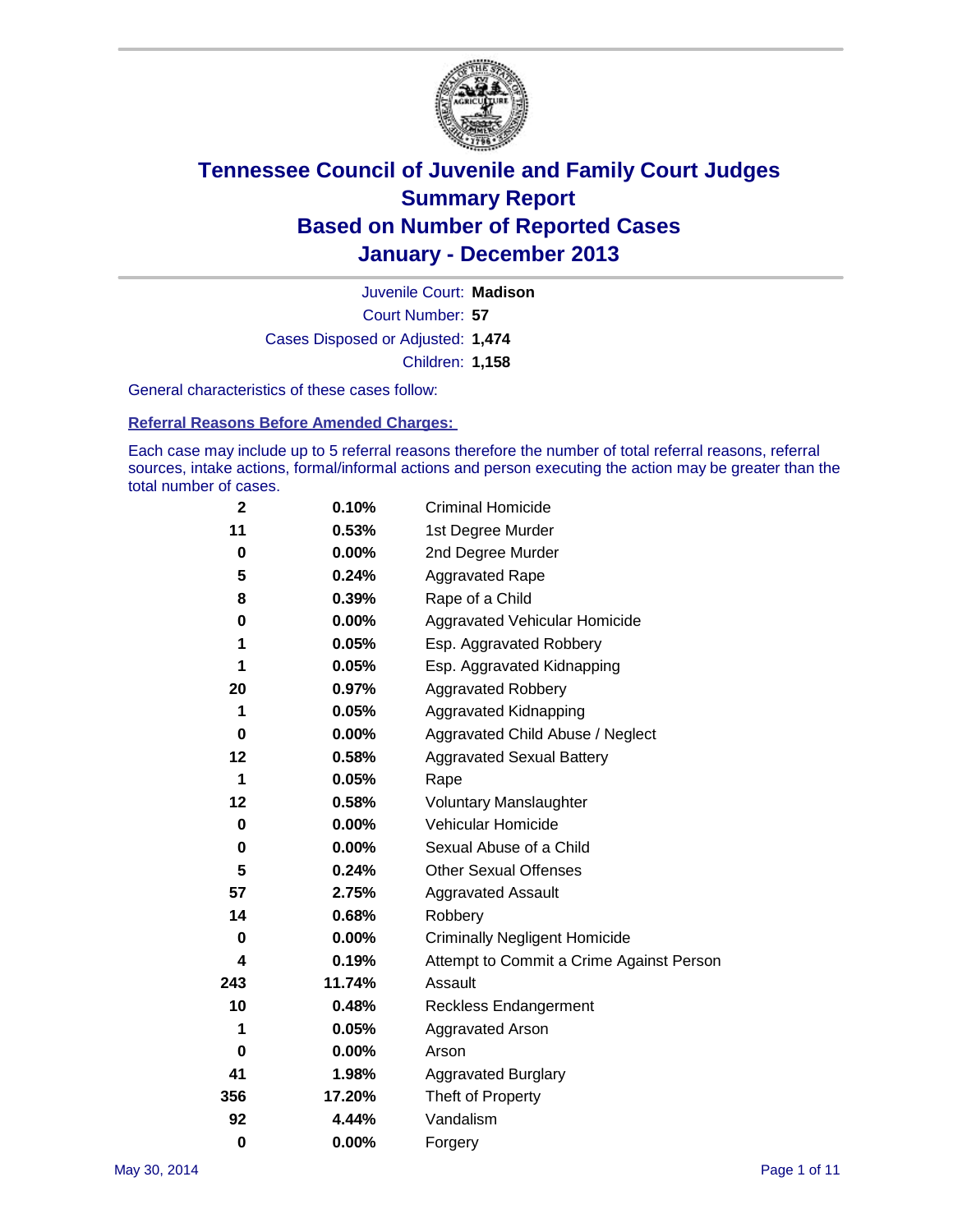

Court Number: **57** Juvenile Court: **Madison** Cases Disposed or Adjusted: **1,474** Children: **1,158**

#### **Referral Reasons Before Amended Charges:**

Each case may include up to 5 referral reasons therefore the number of total referral reasons, referral sources, intake actions, formal/informal actions and person executing the action may be greater than the total number of cases.

| 1            | 0.05%    | <b>Worthless Checks</b>                                     |
|--------------|----------|-------------------------------------------------------------|
| 3            | 0.14%    | Illegal Possession / Fraudulent Use of Credit / Debit Cards |
| 37           | 1.79%    | <b>Burglary</b>                                             |
| $\mathbf{2}$ | 0.10%    | Unauthorized Use of a Vehicle                               |
| 0            | 0.00%    | <b>Cruelty to Animals</b>                                   |
| $\bf{0}$     | $0.00\%$ | Sale of Controlled Substances                               |
| 28           | 1.35%    | <b>Other Drug Offenses</b>                                  |
| 99           | 4.78%    | Possession of Controlled Substances                         |
| $\pmb{0}$    | $0.00\%$ | <b>Criminal Attempt</b>                                     |
| 3            | 0.14%    | Carrying Weapons on School Property                         |
| 47           | 2.27%    | Unlawful Carrying / Possession of a Weapon                  |
| 20           | 0.97%    | <b>Evading Arrest</b>                                       |
| 8            | 0.39%    | Escape                                                      |
| 4            | 0.19%    | Driving Under Influence (DUI)                               |
| 97           | 4.69%    | Possession / Consumption of Alcohol                         |
| 40           | 1.93%    | Resisting Stop, Frisk, Halt, Arrest or Search               |
| 1            | 0.05%    | <b>Aggravated Criminal Trespass</b>                         |
| 13           | 0.63%    | Harassment                                                  |
| $\bf{0}$     | 0.00%    | Failure to Appear                                           |
| 13           | 0.63%    | Filing a False Police Report                                |
| 33           | 1.59%    | Criminal Impersonation                                      |
| 210          | 10.14%   | <b>Disorderly Conduct</b>                                   |
| 44           | 2.13%    | <b>Criminal Trespass</b>                                    |
| 14           | 0.68%    | <b>Public Intoxication</b>                                  |
| $\mathbf 0$  | 0.00%    | Gambling                                                    |
| 76           | 3.67%    | Traffic                                                     |
| 32           | 1.55%    | <b>Local Ordinances</b>                                     |
| 10           | 0.48%    | Violation of Wildlife Regulations                           |
| $\bf{0}$     | 0.00%    | Contempt of Court                                           |
| 42           | 2.03%    | Violation of Probation                                      |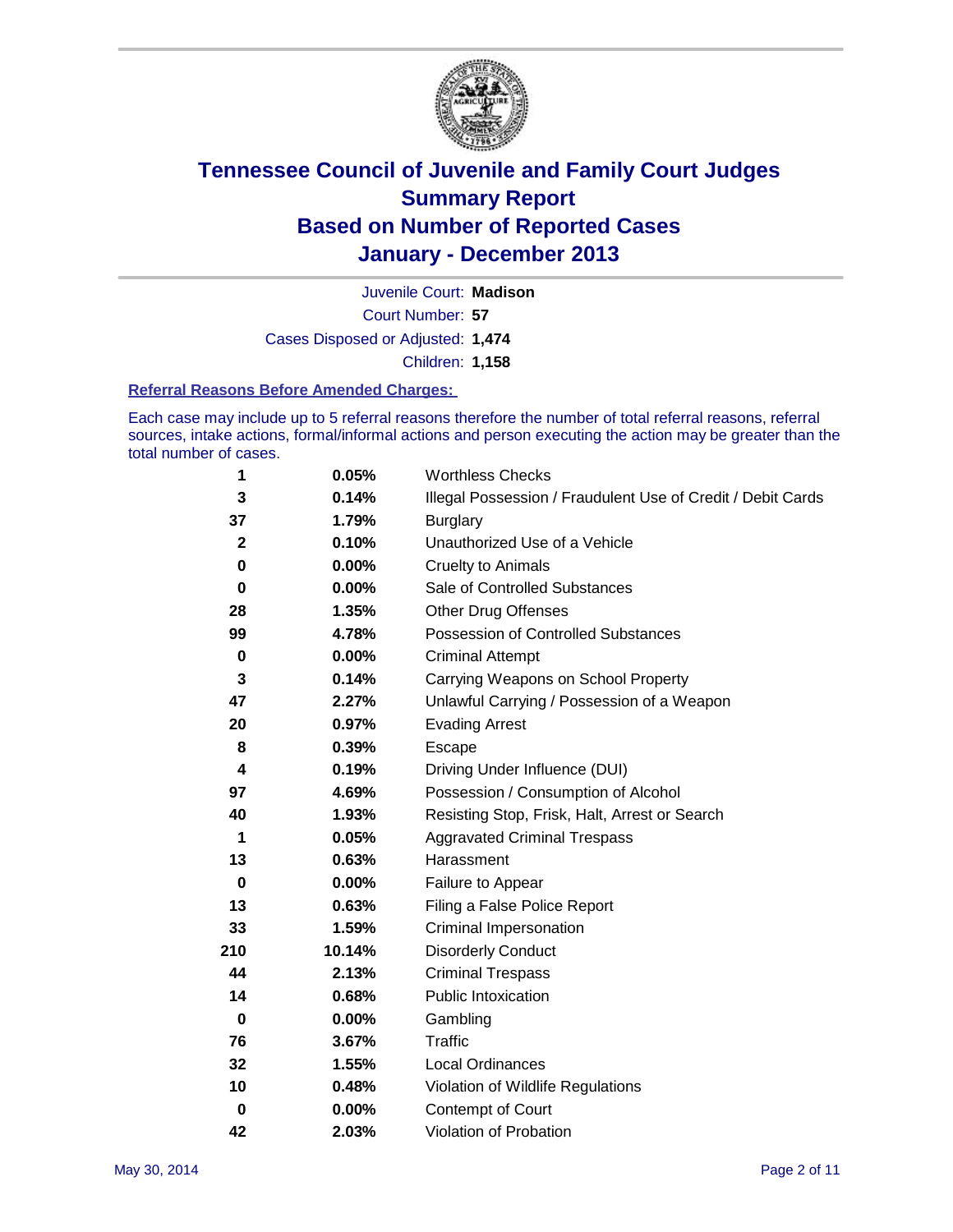

Court Number: **57** Juvenile Court: **Madison** Cases Disposed or Adjusted: **1,474** Children: **1,158**

#### **Referral Reasons Before Amended Charges:**

Each case may include up to 5 referral reasons therefore the number of total referral reasons, referral sources, intake actions, formal/informal actions and person executing the action may be greater than the total number of cases.

| 2,070        | 100.00%           | <b>Total Referrals</b>                                 |
|--------------|-------------------|--------------------------------------------------------|
| 74           | 3.57%             | Other                                                  |
| $\bf{0}$     | 0.00%             | <b>Consent to Marry</b>                                |
| 0            | 0.00%             | <b>Request for Medical Treatment</b>                   |
| 0            | 0.00%             | <b>Child Support</b>                                   |
| 0            | 0.00%             | Paternity / Legitimation                               |
| $\bf{0}$     | 0.00%             | Visitation                                             |
| $\bf{0}$     | 0.00%             | Custody                                                |
| 0            | 0.00%             | <b>Foster Care Review</b>                              |
| 0            | $0.00\%$          | <b>Administrative Review</b>                           |
| 0            | 0.00%             | <b>Judicial Review</b>                                 |
| $\bf{0}$     | 0.00%             | Violation of Informal Adjustment                       |
| 0            | 0.00%             | <b>Violation of Pretrial Diversion</b>                 |
| $\bf{0}$     | 0.00%             | <b>Termination of Parental Rights</b>                  |
| $\bf{0}$     | 0.00%             | Dependency / Neglect                                   |
| 0            | 0.00%             | <b>Physically Abused Child</b>                         |
| 0            | 0.00%             | Sexually Abused Child                                  |
| $\mathbf{2}$ | 0.10%             | <b>Violation of Curfew</b>                             |
| 27           | 1.30%             | Violation of a Valid Court Order                       |
| 0<br>40      | $0.00\%$<br>1.93% | Out-of-State Runaway<br>Possession of Tobacco Products |
| 114          | 5.51%             | In-State Runaway                                       |
| 10           | 0.48%             | Truancy                                                |
| 17           | 0.82%             | Unruly Behavior                                        |
| 12           | 0.58%             | Violation of Aftercare                                 |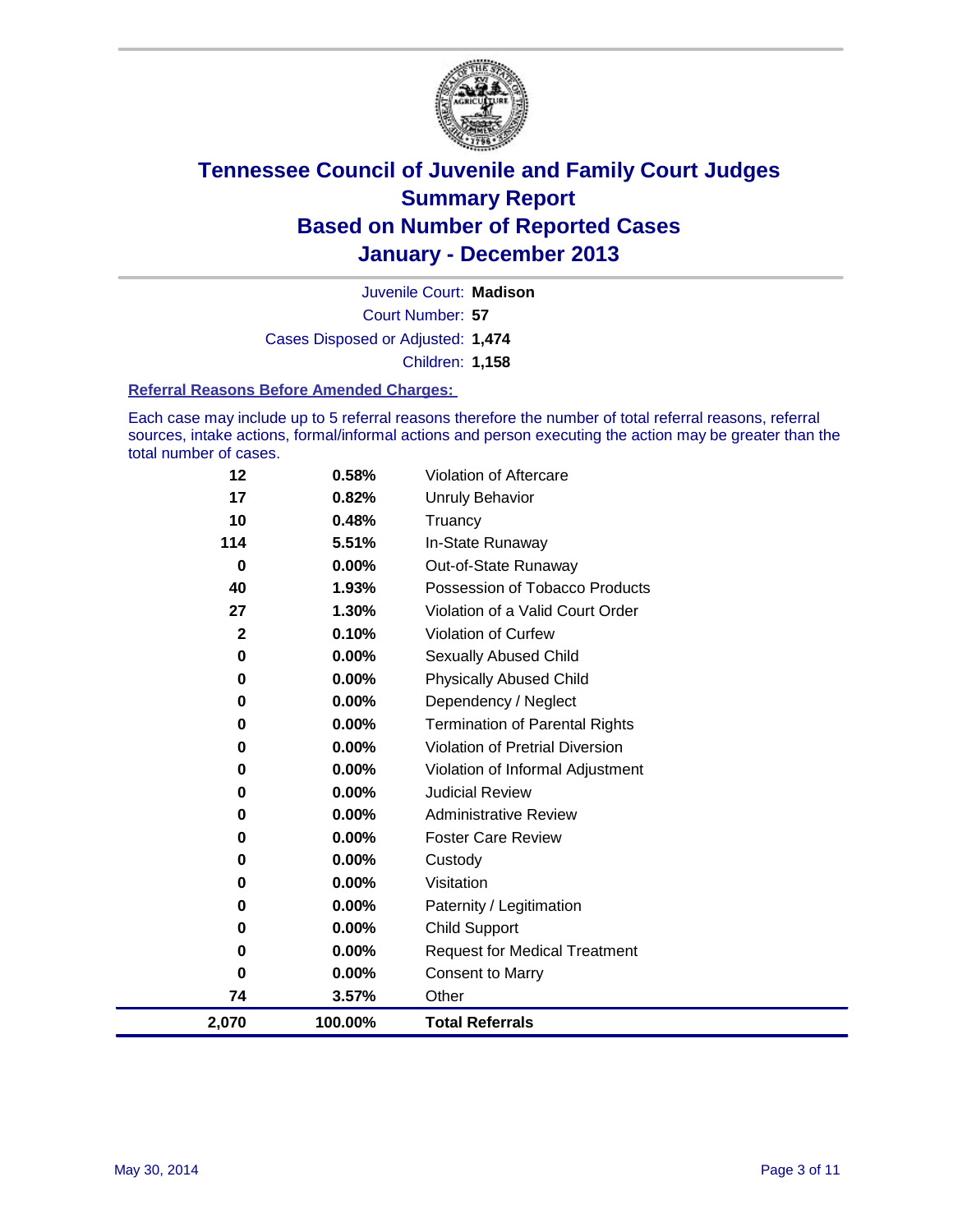

|                            |                                   | Juvenile Court: Madison       |
|----------------------------|-----------------------------------|-------------------------------|
|                            |                                   | Court Number: 57              |
|                            | Cases Disposed or Adjusted: 1,474 |                               |
|                            |                                   | Children: 1,158               |
| <b>Referral Sources: 1</b> |                                   |                               |
| 1,789                      | 86.43%                            | Law Enforcement               |
| 31                         | 1.50%                             | Parents                       |
| 1                          | 0.05%                             | <b>Relatives</b>              |
| 0                          | $0.00\%$                          | Self                          |
| 50                         | 2.42%                             | School                        |
| 0                          | $0.00\%$                          | <b>CSA</b>                    |
| 27                         | 1.30%                             | <b>DCS</b>                    |
| 11                         | $0.53\%$                          | <b>Other State Department</b> |
| 0                          | 0.00%                             | District Attorney's Office    |

**66 3.19%** Court Staff

| 2,070 | 100.00%       | <b>Total Referral Sources</b> |
|-------|---------------|-------------------------------|
| 15    | 0.72%         | Other                         |
|       | $0.00\%$<br>0 | Unknown                       |
|       | 0.00%<br>0    | Hospital                      |
|       | 0.00%<br>0    | Child & Parent                |
| 27    | 1.30%         | Victim                        |
| 52    | 2.51%         | <b>Other Court</b>            |
|       | 0.05%<br>1    | Social Agency                 |

### **Age of Child at Referral: 2**

| 9<br>0 | 0.78%<br>$0.00\%$ | Ages 19 and Over<br>Unknown |
|--------|-------------------|-----------------------------|
|        |                   |                             |
|        |                   |                             |
|        | 31.17%            | Ages 17 through 18          |
| 466    | 40.24%            | Ages 15 through 16          |
| 247    | 21.33%            | Ages 13 through 14          |
| 55     | 4.75%             | Ages 11 through 12          |
| 20     | 1.73%             | Ages 10 and Under           |
|        | 361               |                             |

<sup>1</sup> If different than number of Referral Reasons (2070), verify accuracy of your court's data.

<sup>2</sup> One child could be counted in multiple categories, verify accuracy of your court's data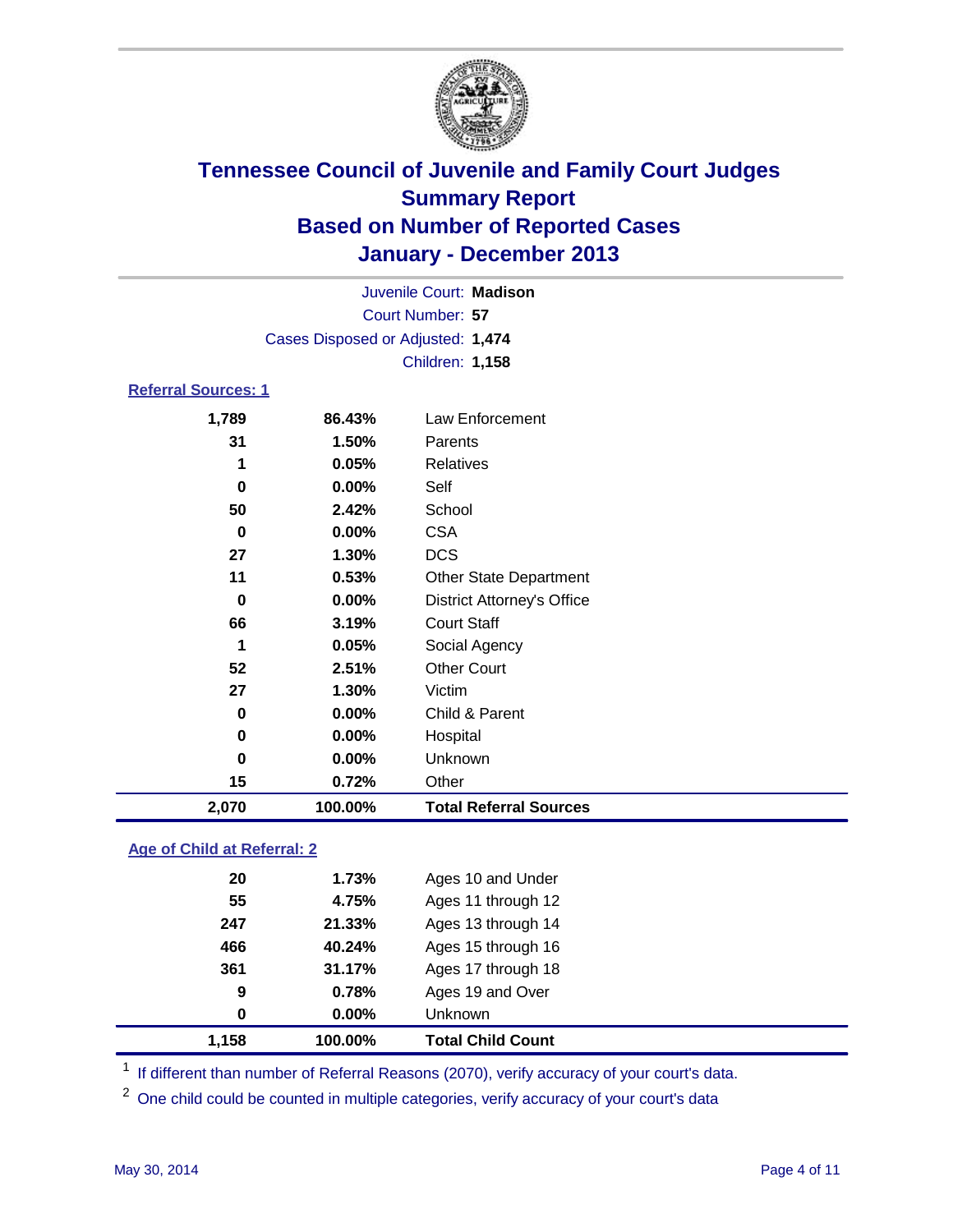

|                                         |                                   | Juvenile Court: Madison  |
|-----------------------------------------|-----------------------------------|--------------------------|
|                                         |                                   | Court Number: 57         |
|                                         | Cases Disposed or Adjusted: 1,474 |                          |
|                                         |                                   | Children: 1,158          |
| Sex of Child: 1                         |                                   |                          |
| 802                                     | 69.26%                            | Male                     |
| 355                                     | 30.66%                            | Female                   |
| 1                                       | 0.09%                             | Unknown                  |
| 1,158                                   | 100.00%                           | <b>Total Child Count</b> |
| Race of Child: 1                        |                                   |                          |
| 359                                     | 31.00%                            | White                    |
| 773                                     | 66.75%                            | African American         |
| $\mathbf 0$                             | 0.00%                             | Native American          |
| $\overline{2}$                          | 0.17%                             | Asian                    |
| 4                                       | 0.35%                             | Mixed                    |
| 20                                      | 1.73%                             | Unknown                  |
| 1,158                                   | 100.00%                           | <b>Total Child Count</b> |
| <b>Hispanic Origin: 1</b>               |                                   |                          |
| 34                                      | 2.94%                             | Yes                      |
| 1,111                                   | 95.94%                            | <b>No</b>                |
| 13                                      | 1.12%                             | Unknown                  |
| 1,158                                   | 100.00%                           | <b>Total Child Count</b> |
| <b>School Enrollment of Children: 1</b> |                                   |                          |
| 621                                     | 53.63%                            | Yes                      |
| 509                                     | 43.96%                            | <b>No</b>                |
| 28                                      | 2.42%                             | Unknown                  |
| 1,158                                   | 100.00%                           | <b>Total Child Count</b> |

 $1$  One child could be counted in multiple categories, verify accuracy of your court's data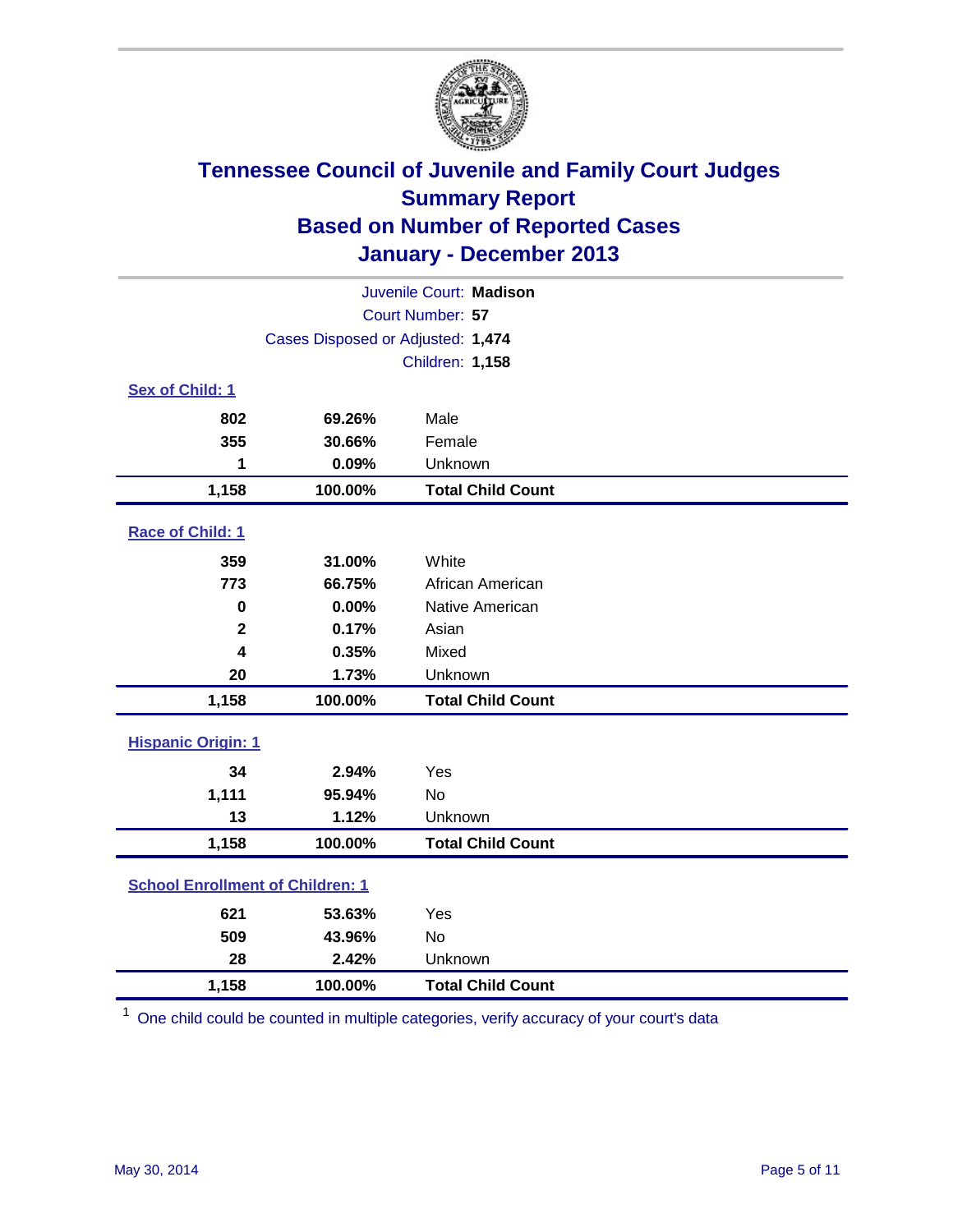

Court Number: **57** Juvenile Court: **Madison** Cases Disposed or Adjusted: **1,474** Children: **1,158**

### **Living Arrangement of Child at Time of Referral: 1**

| 1,158 | 100.00%  | <b>Total Child Count</b>     |
|-------|----------|------------------------------|
| 9     | 0.78%    | Other                        |
| 184   | 15.89%   | Unknown                      |
| 0     | $0.00\%$ | Independent                  |
| 0     | $0.00\%$ | In an Institution            |
| 23    | 1.99%    | In a Residential Center      |
| 14    | 1.21%    | In a Group Home              |
| 19    | 1.64%    | With Foster Family           |
| 5     | 0.43%    | With Adoptive Parents        |
| 82    | 7.08%    | <b>With Relatives</b>        |
| 74    | 6.39%    | With Father                  |
| 564   | 48.70%   | <b>With Mother</b>           |
| 40    | 3.45%    | With Mother and Stepfather   |
| 6     | 0.52%    | With Father and Stepmother   |
| 138   | 11.92%   | With Both Biological Parents |
|       |          |                              |

### **Type of Detention: 2**

| 1,474 | 100.00%  | <b>Total Detention Count</b> |  |
|-------|----------|------------------------------|--|
| 0     | 0.00%    | Other                        |  |
| 3     | 0.20%    | Does Not Apply               |  |
| 907   | 61.53%   | <b>Unknown</b>               |  |
| 0     | 0.00%    | <b>Psychiatric Hospital</b>  |  |
| 0     | $0.00\%$ | Jail - No Separation         |  |
| 0     | $0.00\%$ | Jail - Partial Separation    |  |
| 0     | 0.00%    | Jail - Complete Separation   |  |
| 205   | 13.91%   | Juvenile Detention Facility  |  |
| 359   | 24.36%   | Non-Secure Placement         |  |
|       |          |                              |  |

<sup>1</sup> One child could be counted in multiple categories, verify accuracy of your court's data

If different than number of Cases (1474) verify accuracy of your court's data.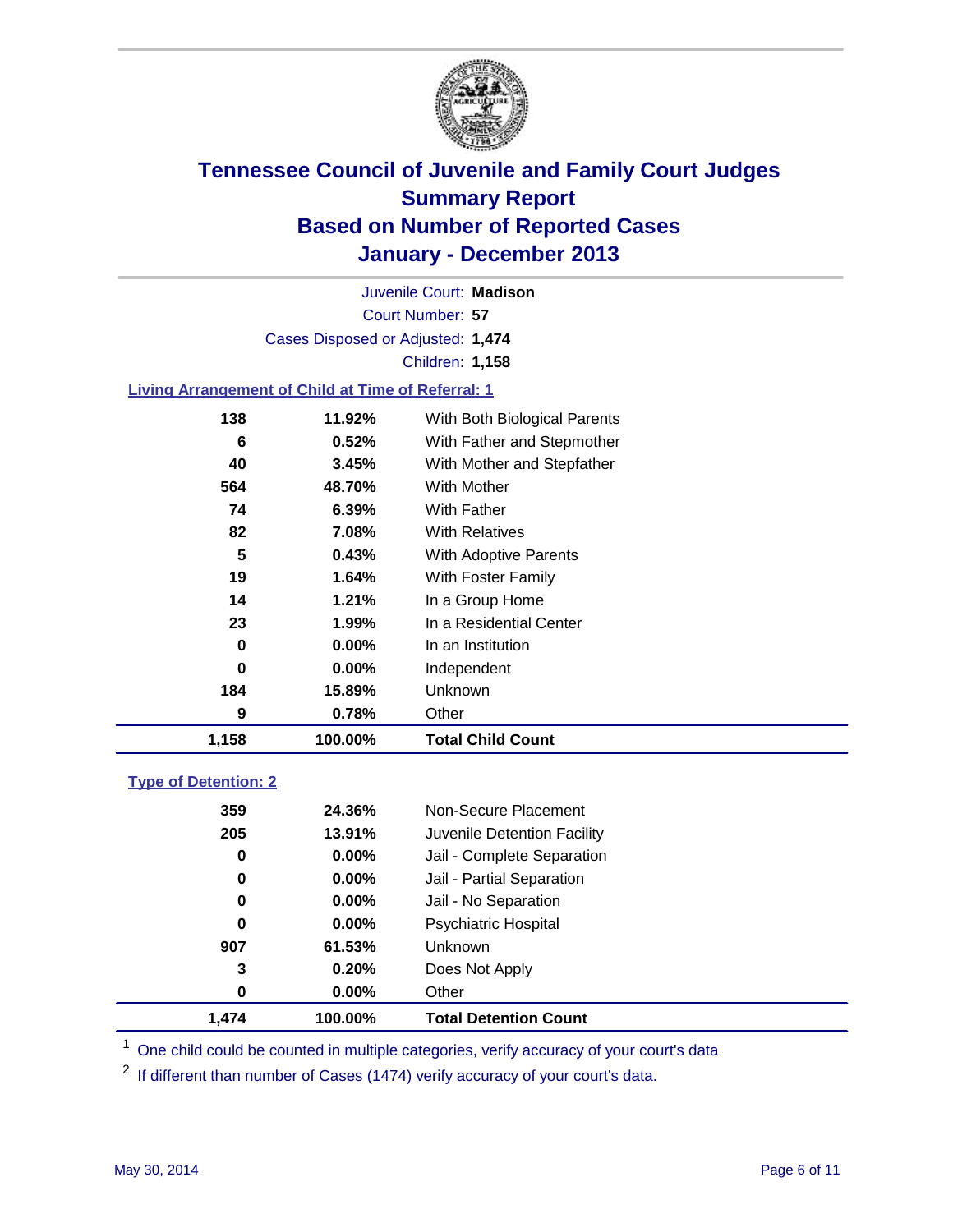

|                                                    |                                   | Juvenile Court: Madison              |
|----------------------------------------------------|-----------------------------------|--------------------------------------|
|                                                    |                                   | Court Number: 57                     |
|                                                    | Cases Disposed or Adjusted: 1,474 |                                      |
|                                                    |                                   | Children: 1,158                      |
| <b>Placement After Secure Detention Hearing: 1</b> |                                   |                                      |
| 382                                                | 25.92%                            | Returned to Prior Living Arrangement |
| 35                                                 | 2.37%                             | Juvenile Detention Facility          |
| 0                                                  | 0.00%                             | Jail                                 |
| 0                                                  | 0.00%                             | Shelter / Group Home                 |
| $\bf{0}$                                           | 0.00%                             | <b>Foster Family Home</b>            |
| 0                                                  | 0.00%                             | Psychiatric Hospital                 |
| 1,054                                              | 71.51%                            | Unknown                              |
| 3                                                  | 0.20%                             | Does Not Apply                       |
| $\mathbf 0$                                        | 0.00%                             | Other                                |
|                                                    |                                   |                                      |
| 1,474                                              | 100.00%                           | <b>Total Placement Count</b>         |
|                                                    |                                   |                                      |
| <b>Intake Actions: 2</b>                           |                                   |                                      |
| 1,875                                              | 90.58%                            | <b>Petition Filed</b>                |
| 0                                                  | 0.00%                             | <b>Motion Filed</b>                  |
| $\bf{0}$                                           | 0.00%                             | <b>Citation Processed</b>            |
| 0                                                  | 0.00%                             | Notification of Paternity Processed  |
| 6                                                  | 0.29%                             | Scheduling of Judicial Review        |
| 10                                                 | 0.48%                             | Scheduling of Administrative Review  |
| $\bf{0}$                                           | 0.00%                             | Scheduling of Foster Care Review     |
| 167                                                | 8.07%                             | Unknown                              |
| 3                                                  | 0.14%                             | Does Not Apply                       |
| 9                                                  | 0.43%                             | Other                                |

<sup>1</sup> If different than number of Cases (1474) verify accuracy of your court's data.

<sup>2</sup> If different than number of Referral Reasons (2070), verify accuracy of your court's data.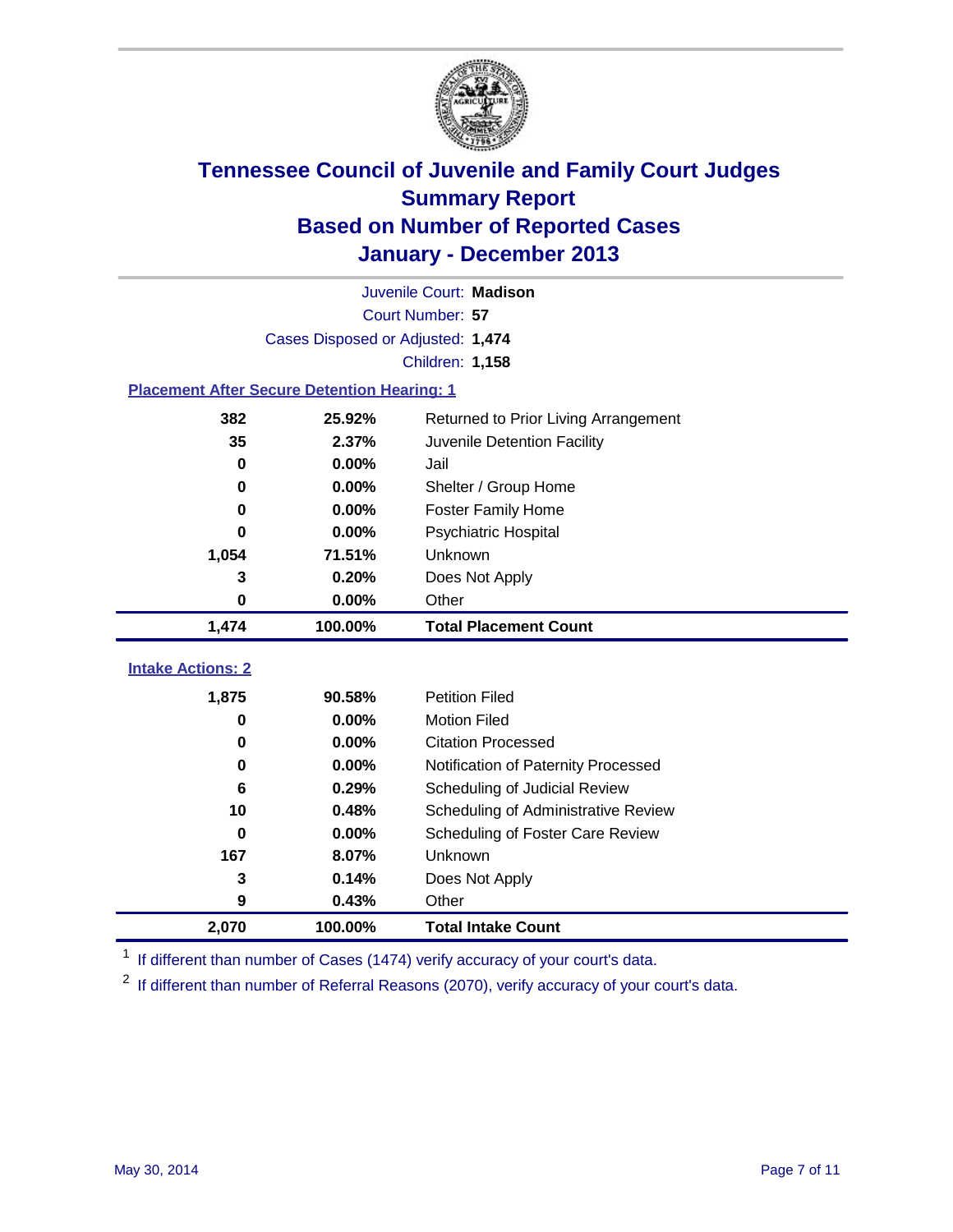

Court Number: **57** Juvenile Court: **Madison** Cases Disposed or Adjusted: **1,474** Children: **1,158**

### **Last Grade Completed by Child: 1**

| 0     | 0.00%   | Too Young for School     |
|-------|---------|--------------------------|
| 0     | 0.00%   | Preschool                |
| 0     | 0.00%   | Kindergarten             |
| 1     | 0.09%   | 1st Grade                |
| 1     | 0.09%   | 2nd Grade                |
| 0     | 0.00%   | 3rd Grade                |
| 4     | 0.35%   | 4th Grade                |
| 12    | 1.04%   | 5th Grade                |
| 17    | 1.47%   | 6th Grade                |
| 59    | 5.09%   | 7th Grade                |
| 97    | 8.38%   | 8th Grade                |
| 176   | 15.20%  | 9th Grade                |
| 167   | 14.42%  | 10th Grade               |
| 180   | 15.54%  | 11th Grade               |
| 95    | 8.20%   | 12th Grade               |
| 0     | 0.00%   | Non-Graded Special Ed    |
| 9     | 0.78%   | <b>GED</b>               |
| 14    | 1.21%   | Graduated                |
| 0     | 0.00%   | Never Attended School    |
| 320   | 27.63%  | Unknown                  |
| 6     | 0.52%   | Other                    |
| 1,158 | 100.00% | <b>Total Child Count</b> |

| <b>Enrolled in Special Education: 1</b> |
|-----------------------------------------|
|                                         |

| 85<br>480 | 7.34%<br>41.45% | Yes<br>No                |  |
|-----------|-----------------|--------------------------|--|
| 593       | 51.21%          | Unknown                  |  |
| 1,158     | 100.00%         | <b>Total Child Count</b> |  |

One child could be counted in multiple categories, verify accuracy of your court's data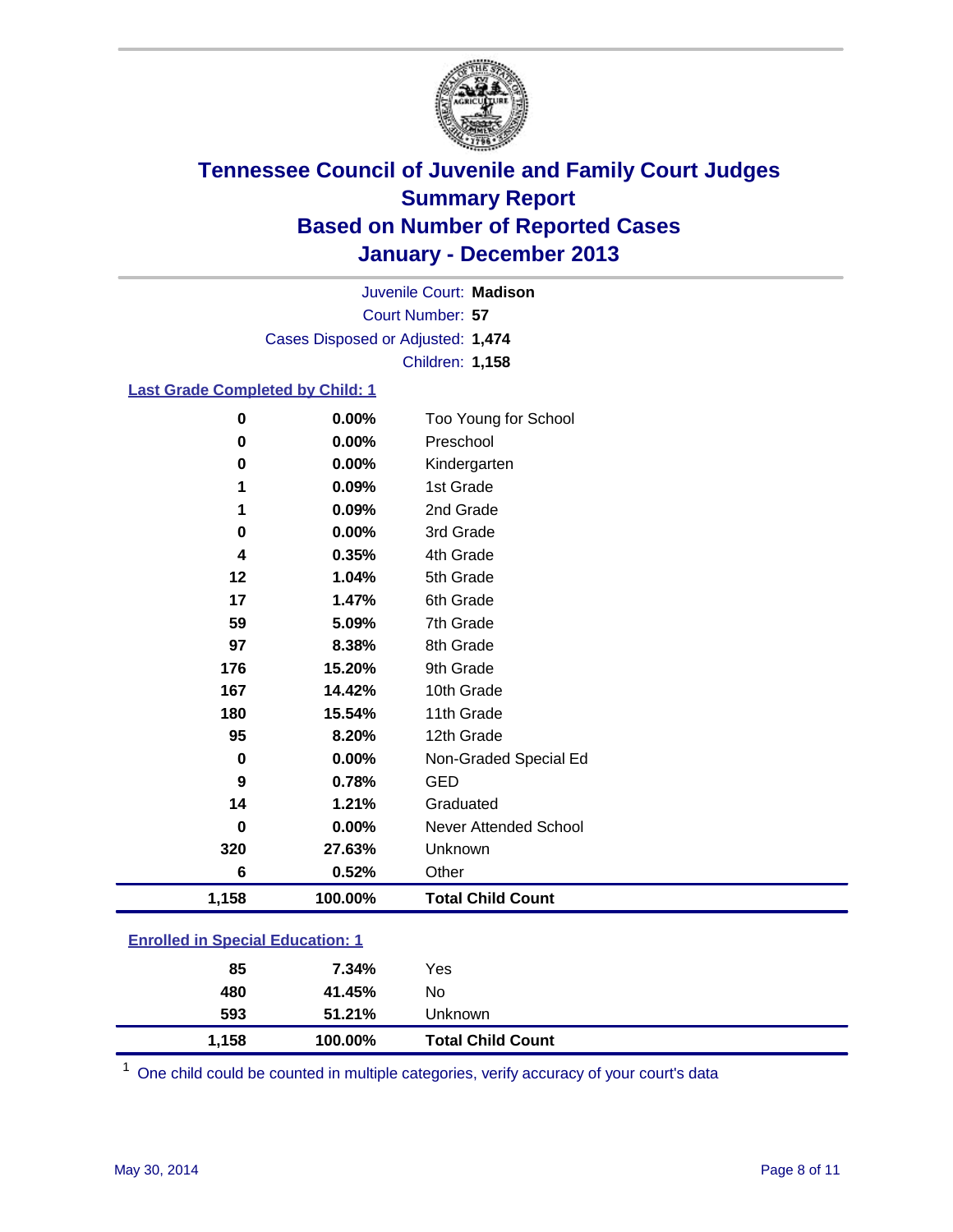

|                              |                                   | Juvenile Court: Madison   |
|------------------------------|-----------------------------------|---------------------------|
|                              |                                   | Court Number: 57          |
|                              | Cases Disposed or Adjusted: 1,474 |                           |
|                              |                                   | Children: 1,158           |
| <b>Action Executed By: 1</b> |                                   |                           |
| 1,426                        | 68.89%                            | Judge                     |
| 0                            | $0.00\%$                          | Magistrate                |
| $\bf{0}$                     | $0.00\%$                          | <b>YSO</b>                |
| 644                          | 31.11%                            | Other                     |
| 0                            | $0.00\%$                          | Unknown                   |
| 2,070                        | 100.00%                           | <b>Total Action Count</b> |

### **Formal / Informal Actions: 1**

| 56    | 2.71%    | Dismissed                                        |
|-------|----------|--------------------------------------------------|
| 7     | 0.34%    | Retired / Nolle Prosequi                         |
| 881   | 42.56%   | <b>Complaint Substantiated Delinquent</b>        |
| 56    | 2.71%    | <b>Complaint Substantiated Status Offender</b>   |
| 0     | $0.00\%$ | <b>Complaint Substantiated Dependent/Neglect</b> |
| 0     | $0.00\%$ | <b>Complaint Substantiated Abused</b>            |
| 0     | $0.00\%$ | <b>Complaint Substantiated Mentally III</b>      |
| 0     | $0.00\%$ | Informal Adjustment                              |
| 0     | $0.00\%$ | <b>Pretrial Diversion</b>                        |
| 3     | 0.14%    | <b>Transfer to Adult Court Hearing</b>           |
| 0     | $0.00\%$ | Charges Cleared by Transfer to Adult Court       |
| 0     | $0.00\%$ | Special Proceeding                               |
| 0     | $0.00\%$ | <b>Review Concluded</b>                          |
| 0     | $0.00\%$ | Case Held Open                                   |
| 1,067 | 51.55%   | Other                                            |
| 0     | $0.00\%$ | <b>Unknown</b>                                   |
| 2,070 | 100.00%  | <b>Total Action Count</b>                        |

<sup>1</sup> If different than number of Referral Reasons (2070), verify accuracy of your court's data.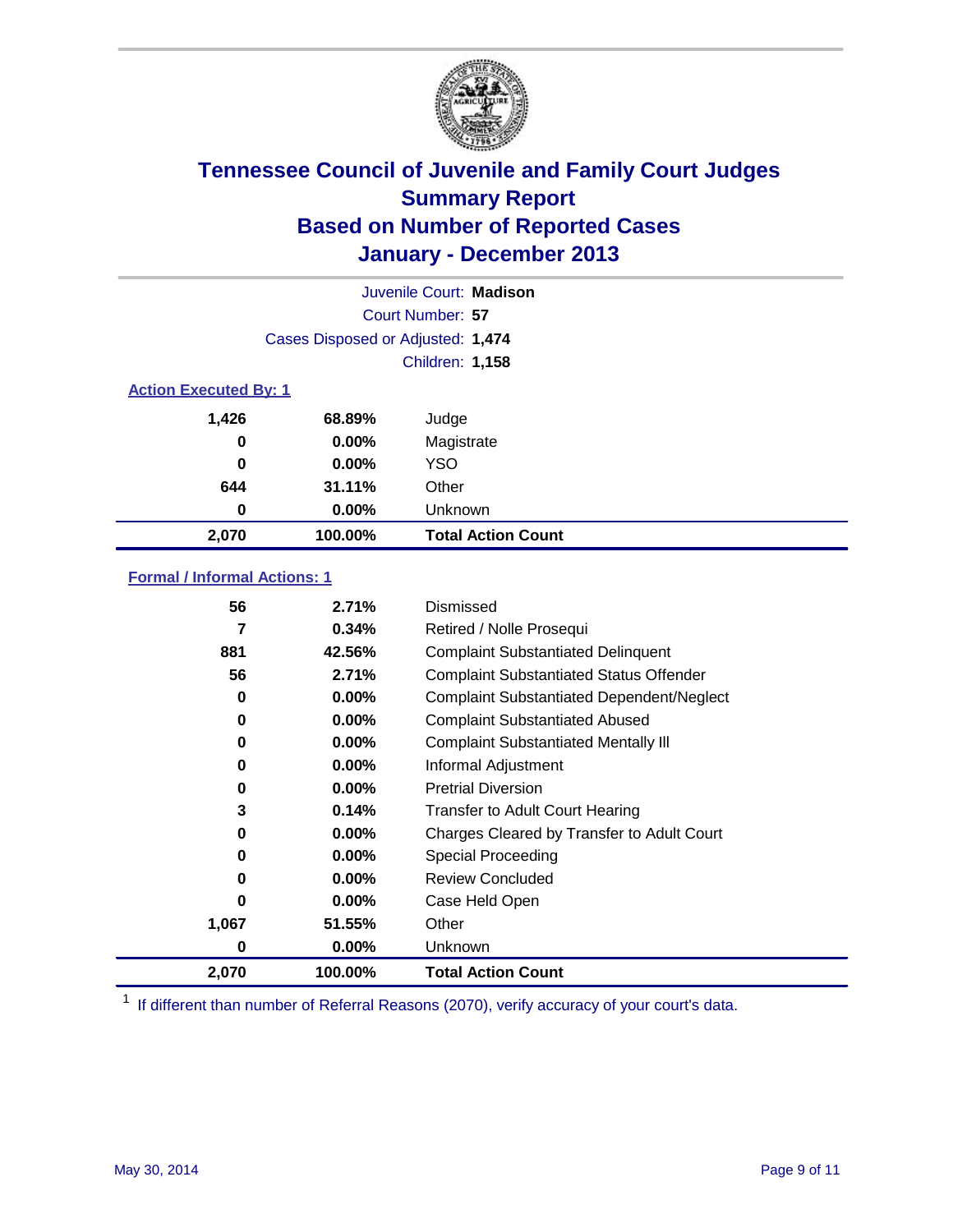

|                       |                                   | Juvenile Court: Madison                               |  |
|-----------------------|-----------------------------------|-------------------------------------------------------|--|
|                       |                                   | Court Number: 57                                      |  |
|                       | Cases Disposed or Adjusted: 1,474 |                                                       |  |
|                       |                                   | Children: 1,158                                       |  |
| <b>Case Outcomes:</b> |                                   | There can be multiple outcomes for one child or case. |  |
| 76                    | 2.86%                             | <b>Case Dismissed</b>                                 |  |
| 4                     | 0.15%                             | Case Retired or Nolle Prosequi                        |  |
| 3                     | 0.11%                             | Warned / Counseled                                    |  |
| 0                     | 0.00%                             | <b>Held Open For Review</b>                           |  |
| 88                    | 3.31%                             | Supervision / Probation to Juvenile Court             |  |
| 0                     | 0.00%                             | <b>Probation to Parents</b>                           |  |
| 32                    | 1.20%                             | Referral to Another Entity for Supervision / Service  |  |
| 109                   | 4.10%                             | Referred for Mental Health Counseling                 |  |
| 32                    | 1.20%                             | Referred for Alcohol and Drug Counseling              |  |
| 0                     | 0.00%                             | <b>Referred to Alternative School</b>                 |  |
| 2                     | 0.08%                             | Referred to Private Child Agency                      |  |
| 0                     | 0.00%                             | Referred to Defensive Driving School                  |  |
| 21                    | 0.79%                             | Referred to Alcohol Safety School                     |  |
| 0                     | 0.00%                             | Referred to Juvenile Court Education-Based Program    |  |
| 0                     | 0.00%                             | Driver's License Held Informally                      |  |
| 0                     | 0.00%                             | <b>Voluntary Placement with DMHMR</b>                 |  |
| 1                     | 0.04%                             | <b>Private Mental Health Placement</b>                |  |
| 0                     | 0.00%                             | <b>Private MR Placement</b>                           |  |
| 1                     | 0.04%                             | Placement with City/County Agency/Facility            |  |
| 17                    | 0.64%                             | Placement with Relative / Other Individual            |  |
| 66                    | 2.48%                             | Fine                                                  |  |
| 135                   | 5.08%                             | <b>Public Service</b>                                 |  |
| 125                   | 4.70%                             | Restitution                                           |  |
| 87                    | 3.27%                             | <b>Runaway Returned</b>                               |  |
| 371                   | 13.96%                            | No Contact Order                                      |  |
| 0                     | $0.00\%$                          | Injunction Other than No Contact Order                |  |
| 0                     | 0.00%                             | <b>House Arrest</b>                                   |  |
| 0                     | 0.00%                             | <b>Court Defined Curfew</b>                           |  |
| 0                     | 0.00%                             | Dismissed from Informal Adjustment                    |  |
| 0                     | 0.00%                             | <b>Dismissed from Pretrial Diversion</b>              |  |
| 40                    | 1.50%                             | Released from Probation                               |  |
| 19                    | 0.71%                             | <b>Transferred to Adult Court</b>                     |  |
| 0                     | 0.00%                             | <b>DMHMR Involuntary Commitment</b>                   |  |